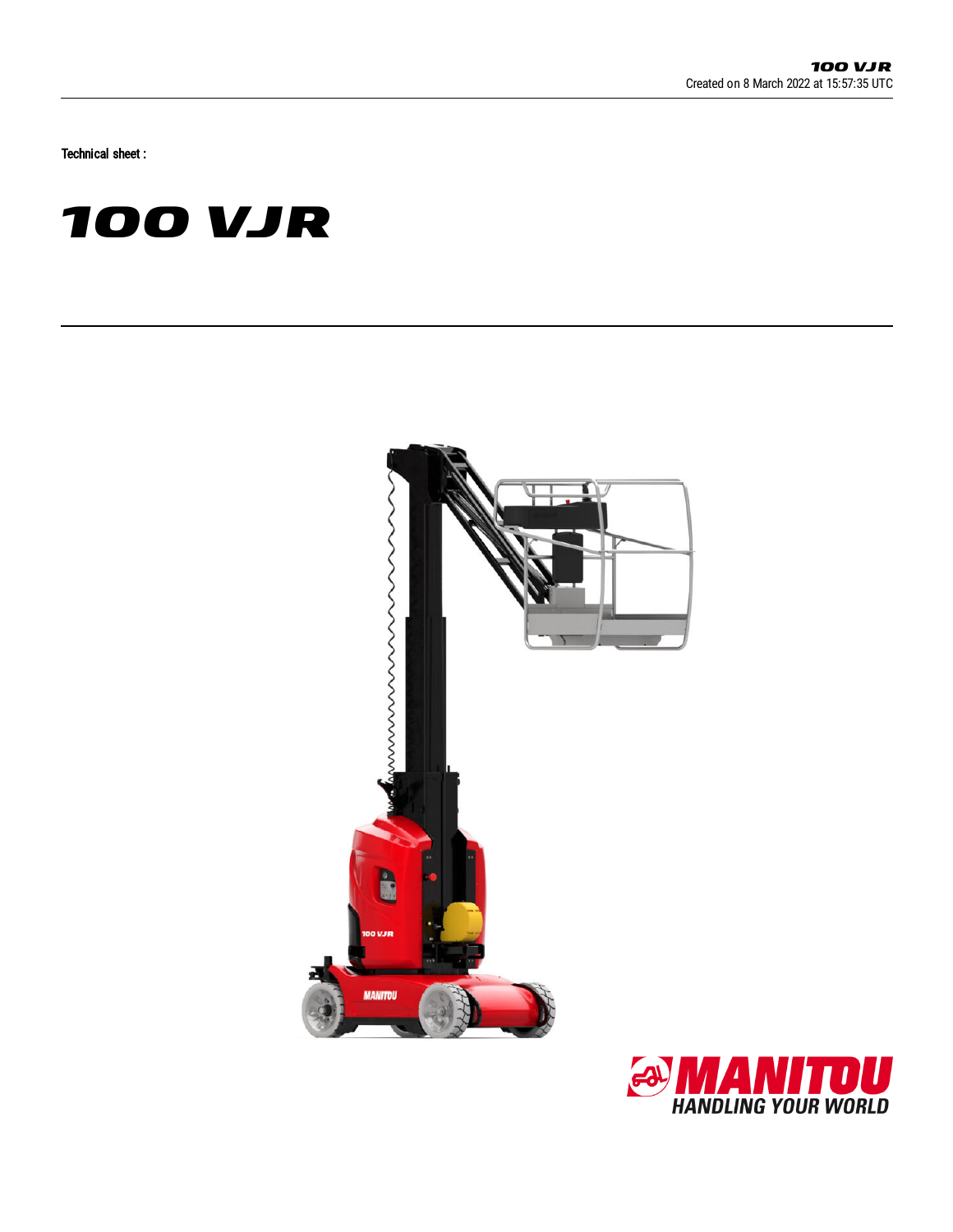| Capacities                                            |         | <b>Metric</b>                                                                                                        |
|-------------------------------------------------------|---------|----------------------------------------------------------------------------------------------------------------------|
| Working height                                        | h21     | 9.85 m                                                                                                               |
| Platform height                                       | h7      | 7.85 m                                                                                                               |
| Max. outreach                                         |         | 3.15 m                                                                                                               |
| Overhang                                              | h31     | 6.67 m                                                                                                               |
| Pendular arm rotation (bottom)                        |         | $+70$ °                                                                                                              |
|                                                       |         |                                                                                                                      |
| Platform capacity                                     | Q       | 200 kg                                                                                                               |
| Turret rotation                                       |         | $350$ $^{\circ}$                                                                                                     |
| Number of people (inside / outside)                   |         | 2/1                                                                                                                  |
| <b>Weight and dimensions</b>                          |         |                                                                                                                      |
| Platform weight*                                      |         | 2650 kg                                                                                                              |
| Platform dimensions (length x width)                  | lp / ep | $1.11 \text{ m} \times 0.93 \text{ m}$                                                                               |
| Overall width                                         | b1      | 0.99 <sub>m</sub>                                                                                                    |
| Overall length                                        | 1       | 2.80 <sub>m</sub>                                                                                                    |
| Overall height                                        | h17     | 1.99 <sub>m</sub>                                                                                                    |
| Floor height (access)                                 | h20     | 0.51 m                                                                                                               |
| Jib length                                            | 113     | 1.50 <sub>m</sub>                                                                                                    |
| Counterweight offset (turret at 90°)                  | a7      | 0.09 m                                                                                                               |
| Internal turning radius (over tyres)                  | b13     | 0.59 <sub>m</sub>                                                                                                    |
| External turning radius                               | Wa3     | 2.09 m                                                                                                               |
| Plugs / stability bars ground clearance               | m6      | 0.02 m                                                                                                               |
| Ground clearance at centre of wheelbase               | m2      | 0.09 m                                                                                                               |
| Wheelbase                                             | y       | 1.20 <sub>m</sub>                                                                                                    |
| Performances                                          |         |                                                                                                                      |
| Drive speed - stowed                                  |         | 5 km/h                                                                                                               |
| Drive speed - raised                                  |         | 0.65 km/h                                                                                                            |
| Gradeability                                          |         | 25 %                                                                                                                 |
| Permissible leveling                                  |         | $2^{\circ}$                                                                                                          |
| Wheels                                                |         |                                                                                                                      |
| Tyres type                                            |         | Solid non-marking tires                                                                                              |
| Dimensions of front wheels / rear wheels              |         | $0.41 \times 0.13$ m - $0.41 \times 0.13$ m                                                                          |
| Drive wheels (front / rear)                           |         | 0/2                                                                                                                  |
| Steering wheels (front / rear)                        |         | 2/0                                                                                                                  |
| Braking wheels (front / rear)                         |         | 0/2                                                                                                                  |
| <b>Engine/Battery</b>                                 |         |                                                                                                                      |
| Electric engine power rating                          |         | 2 x 1.50 kW                                                                                                          |
| Number of hydraulic pump / Capacity of hydraulic pump |         | 2 x 4.20 cm <sup>3</sup>                                                                                             |
| Battery / Batteries capacity                          |         | 24 V / 250 Ah                                                                                                        |
| Integrated charger (V / A)                            |         | 24 V / 30 A                                                                                                          |
| <b>Miscellaneous</b>                                  |         |                                                                                                                      |
| Number of cycles with STD Battery (HIRD)              |         | 29                                                                                                                   |
| Ground Pressure                                       |         | 11.80 dan/cm2                                                                                                        |
| <b>Hydraulic Pressure</b>                             |         | 140 Bar                                                                                                              |
| Hydraulic tank capacity                               |         | 221                                                                                                                  |
| Vibration on hands/arms                               |         | $< 2.50$ m/s <sup>2</sup>                                                                                            |
| <b>Standards compliance</b>                           |         |                                                                                                                      |
| This machine is in compliance with:                   |         | European directives: 2006/42/EC- Machinery (revised<br>EN280:2013) - 2004/108/EC (EMC) - 2006/95/EC<br>(Low voltage) |

100 VJR - Created on 8 March 2022 at 15:57:35 UTC

\*Varies according to options and standards of the country to which the machine is delivered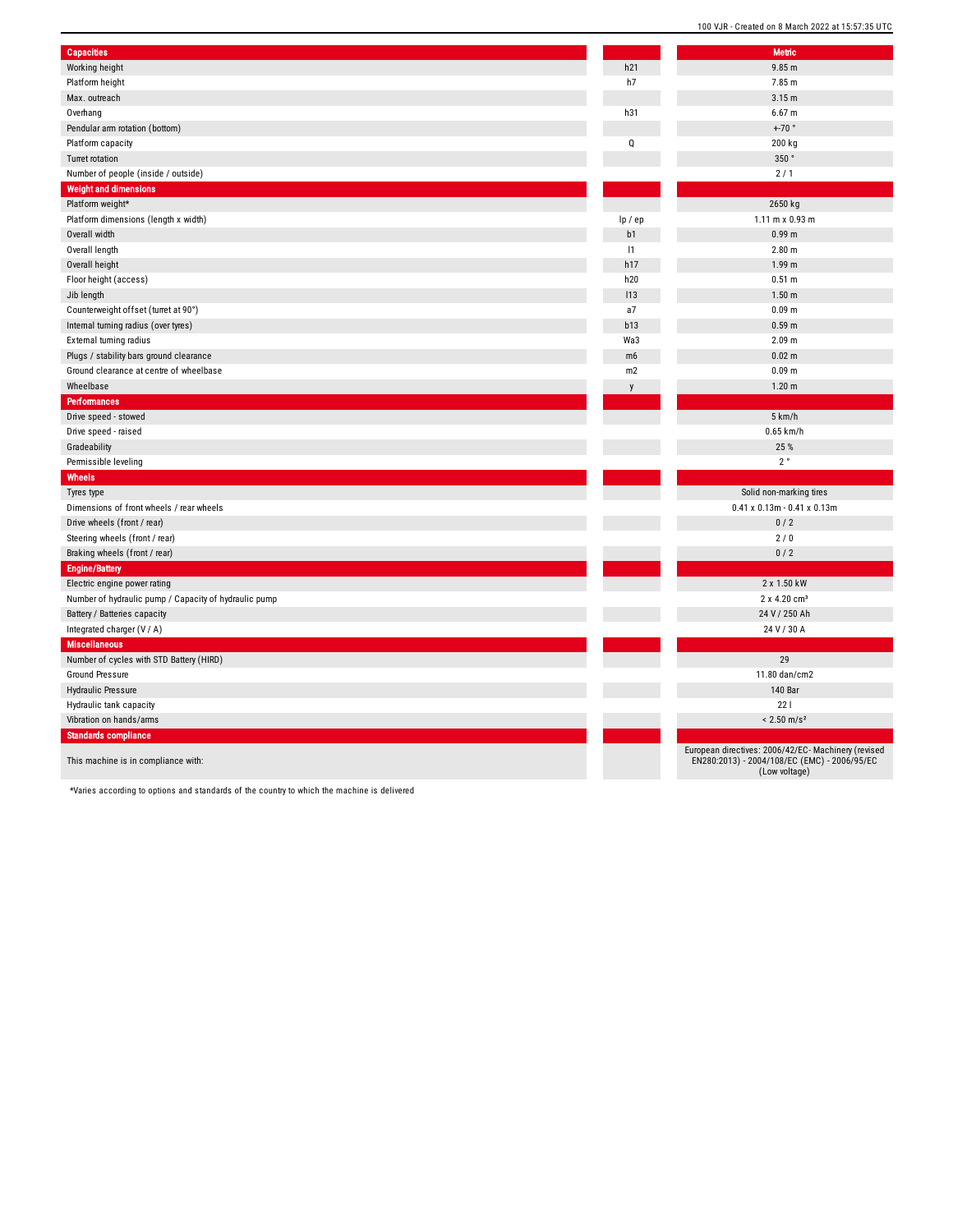## 100 VJR - Load chart

### Load Chart metric

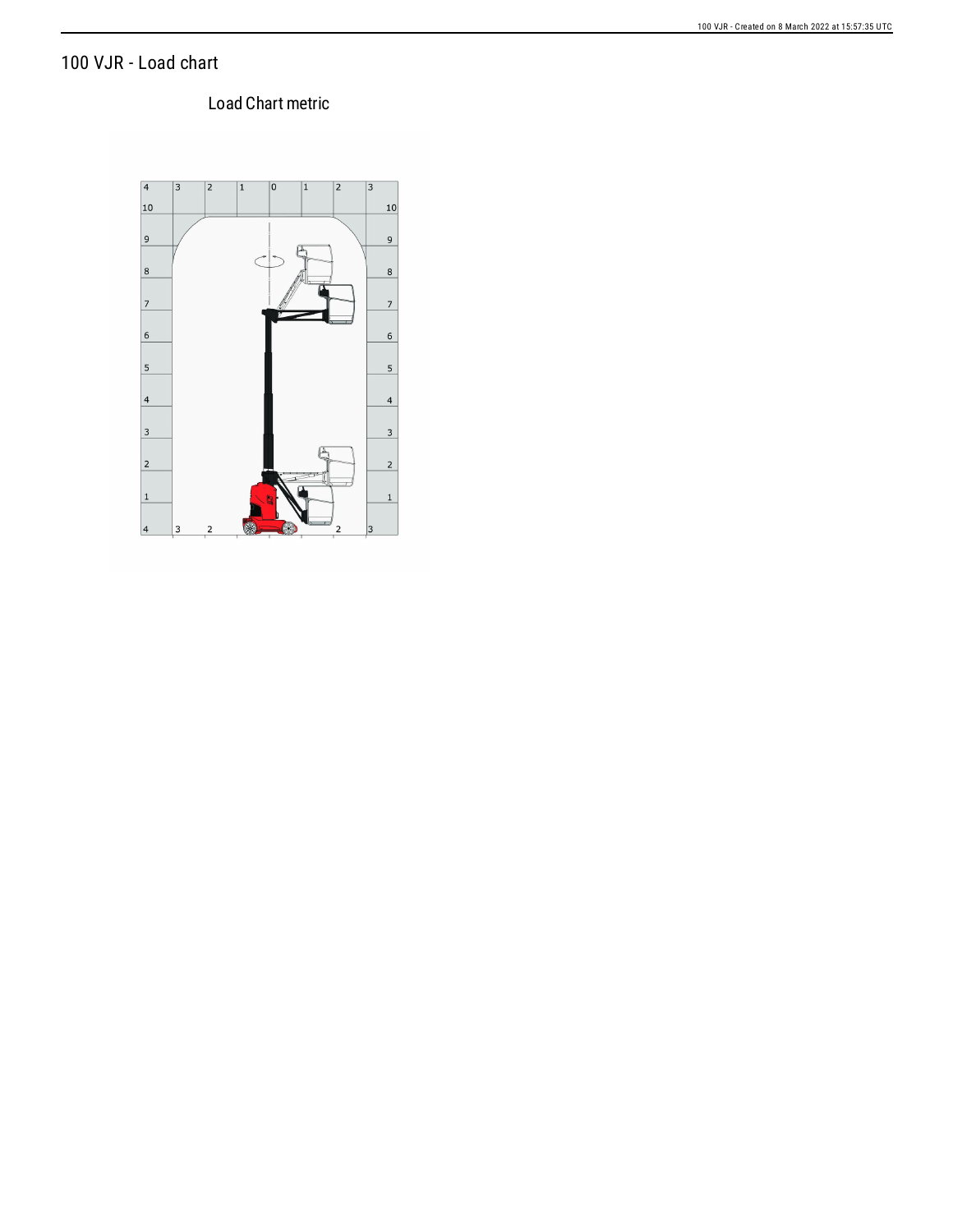# 100 VJR - Dimensional drawing

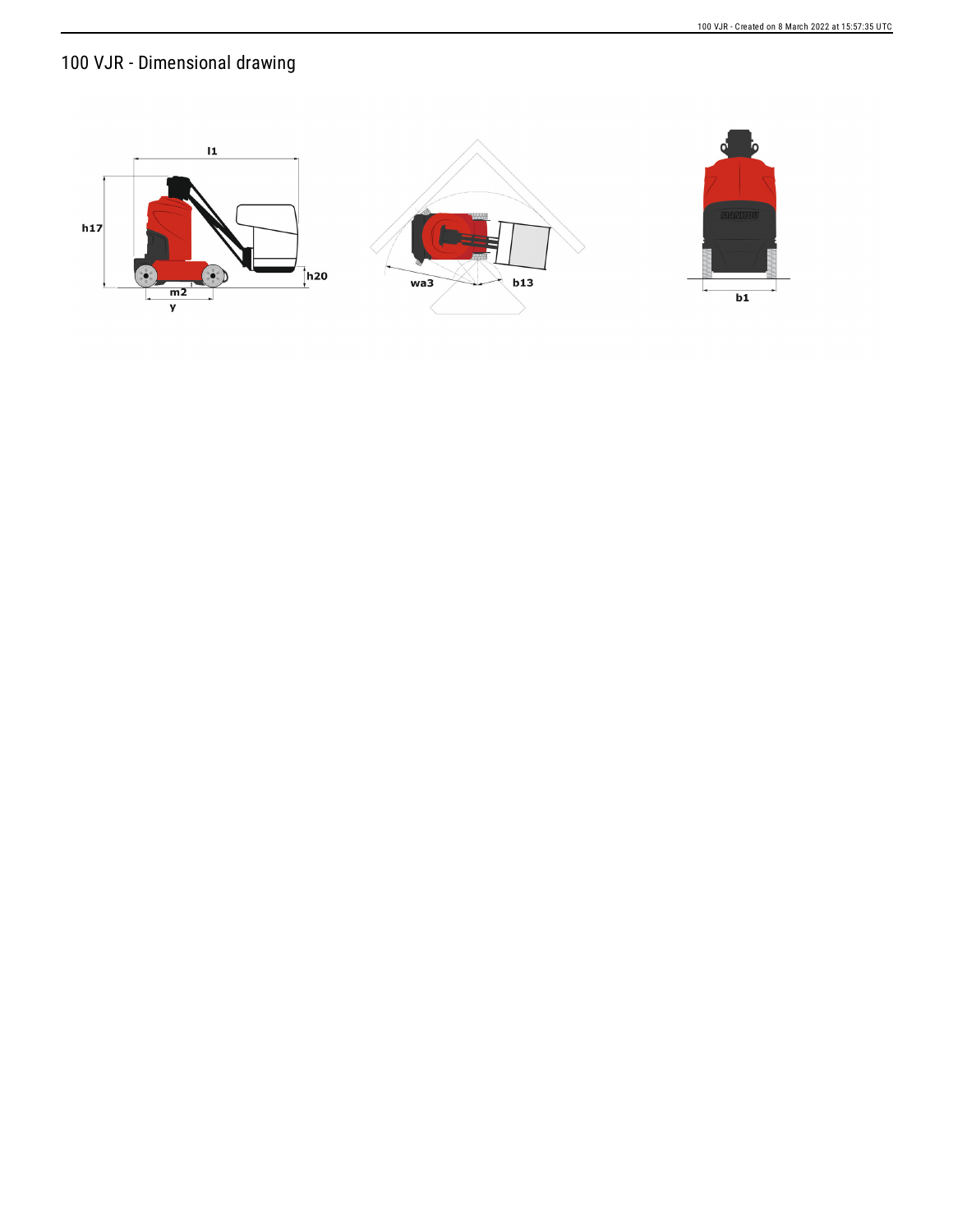### **Equipment**

#### Standard

| Audible alarm and illuminated indicator lamp (leveling, overload, lowering) |
|-----------------------------------------------------------------------------|
| Battery charge indicator lamp                                               |
| CAN bus technology                                                          |
| Emergency stop button in platform and on frame                              |
| Fixed pothole protection                                                    |
| Fork pockets                                                                |
| Horn in the platform                                                        |
| Hour meter                                                                  |
| Integrated diagnostic assistance                                            |
| Manual emergency lowering                                                   |
| Multi-voltage integrated charger                                            |
| Negative-type braking on rear wheels                                        |
| Non-marking rubber tyres                                                    |
| Pendular arm                                                                |
| Platform with open-work floor                                               |
| Proportional controls                                                       |
| Slinging and securing rings                                                 |
| Tool box in platform                                                        |
| <b>Traction battery</b>                                                     |

#### **Optional**

| 110 or 230V plug with differential circuit breaker |
|----------------------------------------------------|
| 230V Predisposition                                |
| Air predisposition                                 |
| Beep on every movement                             |
| Biodegradable oil                                  |
| Centralized recharging of battery                  |
| Extreme cold oil                                   |
| <b>Flashing Light</b>                              |
| Maintenance-free battery                           |
| Personalized paintwork                             |
| SMS: Safe Man System                               |
| Safety hamess                                      |
| Working headlight in platform                      |